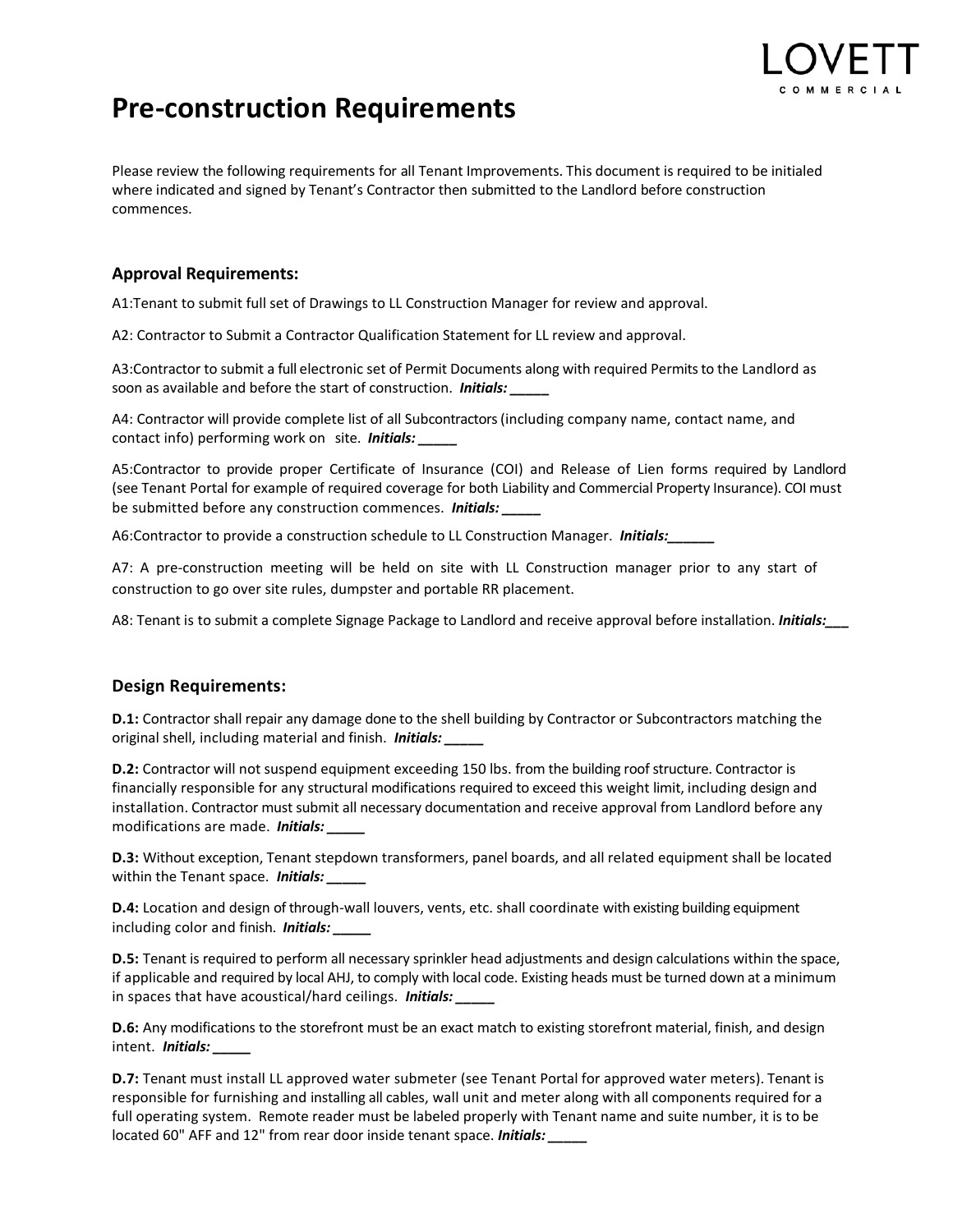

# **Pre-construction Requirements**

### **Construction Requirements:**

**C.1:** Contractor is financially responsible for providing all temporary power required for scope of work. If Contractor is in violation, Landlord will fine Contractor \$5,000.00 for the first violation and \$2,500.00 for each subsequent violation. *Initials: \_\_\_\_\_*

**C.2:** Contractor must provide its own construction dumpster and portable restroom placed as not to block access to the parking lot or parking spaces. Construction debris and trash shall not be placed in shopping center dumpsters. Portable Restrooms to be pumped out very early morning prior to any other tenants opening for business. Any violations will result in a \$500.00 fine for each occurrence. Exact location to be reviewed and

approved by LL Construction Manager before dumpster is delivered. *Initials: \_\_\_\_\_*

**C.3:** Contractor to properly install all condensate water lines as not to drip on roof including all necessary barriers to protect roof and building envelope. All condensate lines need to be piped into tenant space. *Initials:* 

**C.4:** Tenant must provide LL Construction Manager with 24hour notice of any modifications to existing sprinkler system as fire alarm must be placed on "Test" during this process (no exceptions). *Initials:* 

**C.5:** Contractor must provide proper means of access to roof without damage to building fascia, parapet, or other building component where roof access hatch is not available. Roof hatch access via riser rooms need to be coordinated with LL Construction Manager. *Initials: \_\_\_\_\_*

**C.6:** Paint on exterior rear wall mounted equipment and piping is required to match rear wall color unless otherwise required by code. If painting is not complete within ten days of Certificate of Occupancy receipt, Landlord will have this completed and all costs, plus an administrative fee, will be taken from the TI Allowance.

*Initials: \_\_\_\_\_*

**C.7:** Contractor is required to use the Landlord specified contractors, per the lease agreement. This includes roofer and fire life safety.

### *Initials: \_\_\_\_\_*

**C.8:** Contractor shall provide on-site supervision and management capable of communicating competently and with a complete understanding of the project. *Initials: \_\_\_\_\_*

**C.9:** Contractor is responsible for all safety barricades, temporary protection, flagman, etc. for all construction activities being performed and to ensure that reasonable protection measures are in place for all construction occurring in public areas. *Initials: \_\_\_\_\_*

**C.10:** Contractor is required to get approval for all staging areas and construction personnel parking locations from property manager and construction manager. *Initials: \_\_\_\_\_*

**C.11:** Contractor understands that noise pollution to surrounding tenants is to be kept to minimum and will work with all affected parties if noise will exceed normal levels during open hours and schedule the noisy activities accordingly. *Initials: \_\_\_\_\_*

**C.12:** Contractor must dispose of all trash and debris caused by construction activities and personnel on a daily basis in all public areas. Should Contractor fail to perform these duties, Landlord will perform this task at the expense of the Tenant. *Initials: \_\_\_\_\_*